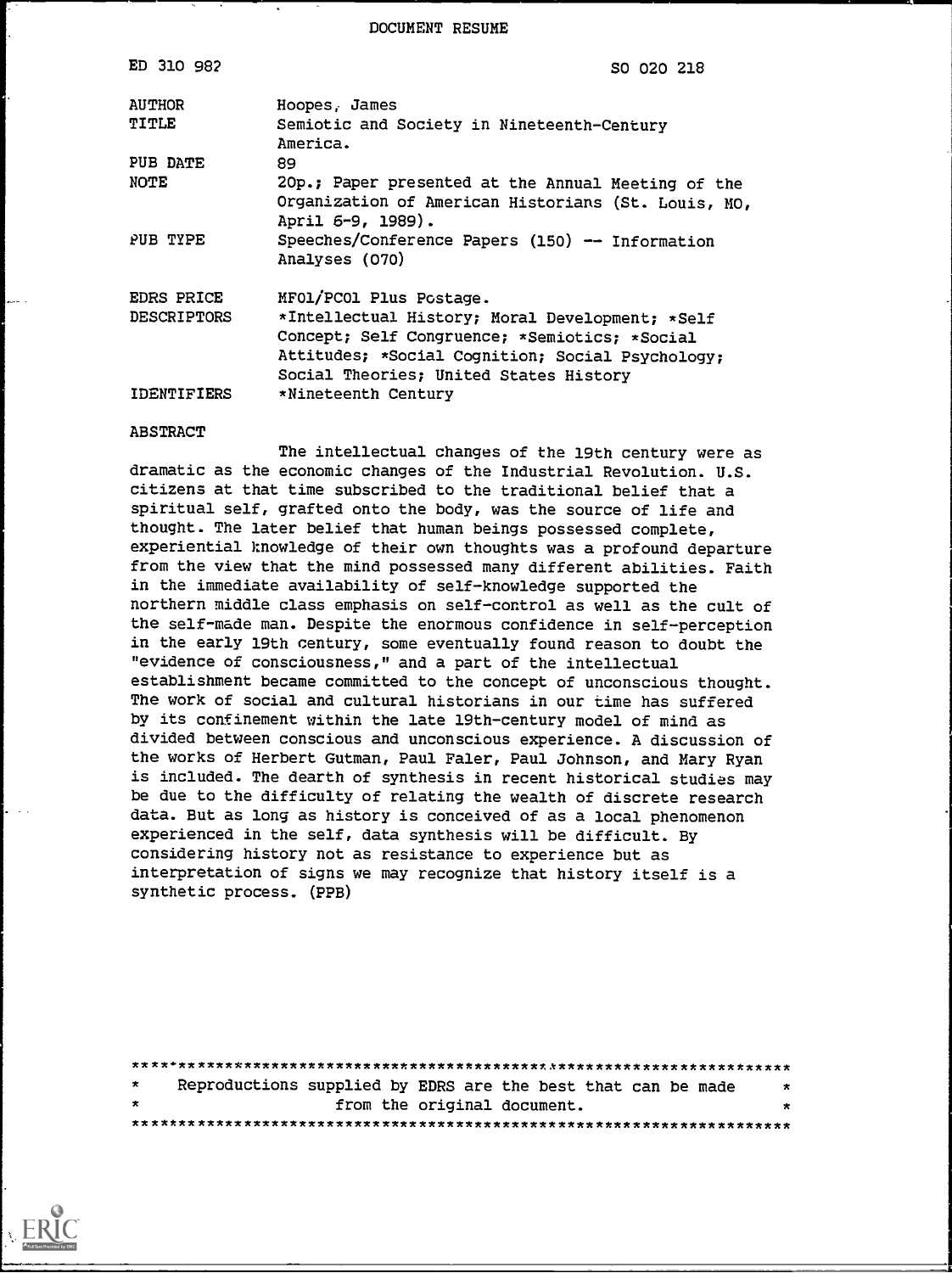$SOQ \approx Q \approx 18$ 

## Semiotic and Society in Nineteenth-Century America

by

James Hoopes

 $\cdot$ 

"PERMISSION TO REPRODUCE THIS MATERIAL HAS BEEN GRANTED BY

**SAMES HOOPES** 

TO THE EDUCATIONAL RESOURCES INFORMATION CENTER (ERIC)."

U.S. DEPARTMENT OF EDUCATION Othce o Educabonal Reserch and Improvement EDUCATIONAL RESOURCES INFORMATION CENTER /ERIC)

@This document has been rep.oduced as<br>| received from the person cr organization<br>| originating it

C Minor changes have been made to improve<br>reproduction quality

Points of view or opinions stated in this docu-<br>ment :do: not: necessarily: represent: official<br>OERI position or policy

Prepared for delivery at the 1989 Annual Meeting of the Organization of American Historians. This paper should not be copied or otherwise reproduced without the consent of the author.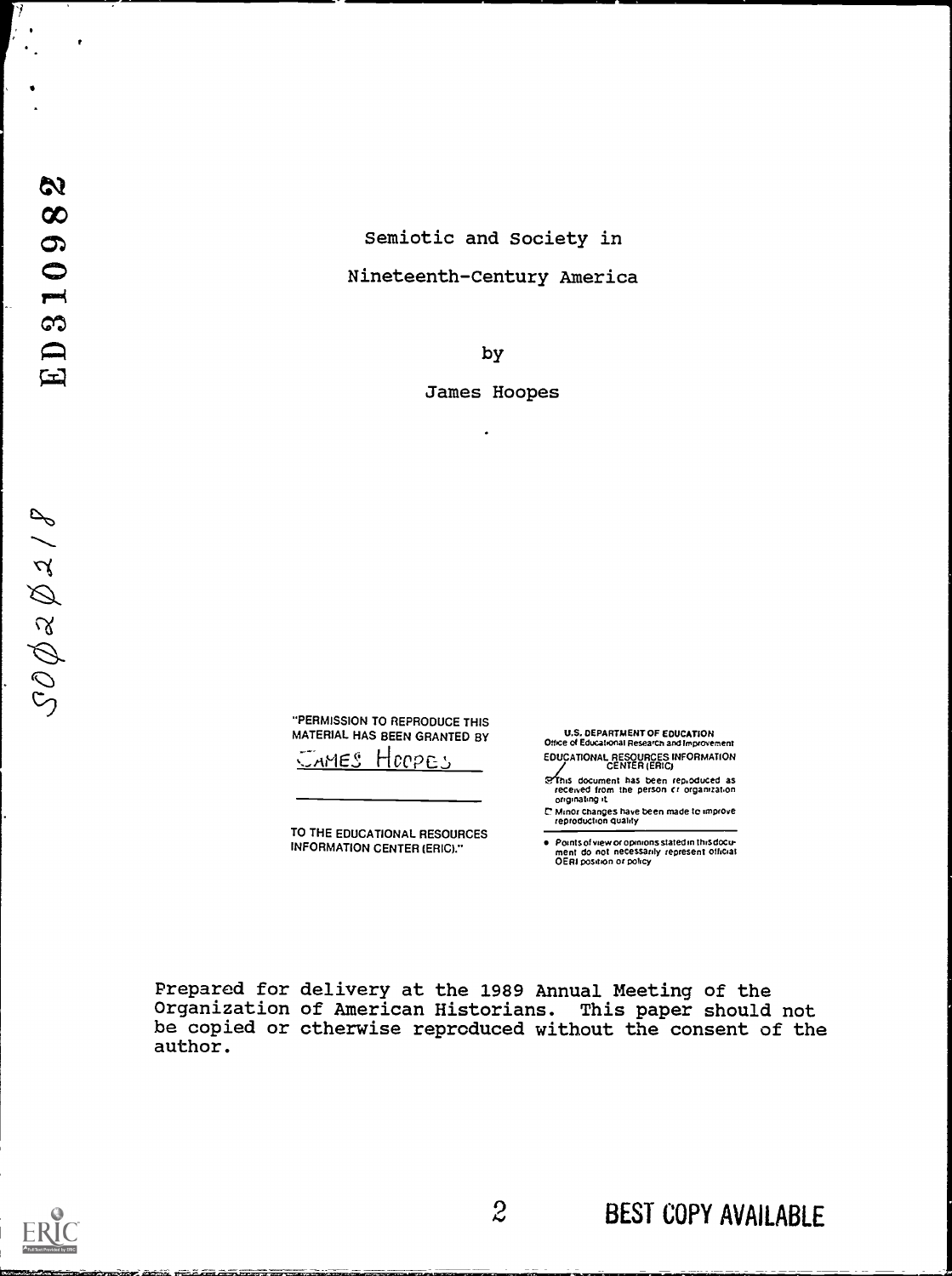This paper has two major points. First, semiotic was created in nineteenth-century America as a radical alternative to the more conventional notion of thought as conscious or unconscious experience. Second, a semiotic approach to nineteenth-century society would improve our historical understanding.

Both socially and intellectually, the United States underwent enormous change in the nineteenth century.

Among the myriad social changes, the most basic included the quantum leap in methods of exchange and production familiarly labeled the industrial revolution.

The intellectual changes were equally dramatic but not so well understood. Notions of what a human being is and how a person thinks are basic conceptions in any society. Nineteenth-century Americans subscribed overwhelmingly to the traditional belief that a spiritual soul, grafted onto the body, was the source of life and thought. But during the nineteenth century American thinkers greatly changed their notion of how the soul thinks. And a few abandoned the notion that the soul creates thought in favor of the view that thought creates the self.

By the early nineteenth century, American philosophy of mind was firmly committed to the consciousness concept or "way of ideas" that had been the avant-garde movement of Western philosophy two centuries earlier. According to the consciousness concept, thinking was a process of internal experience that resembled external bodily sensation.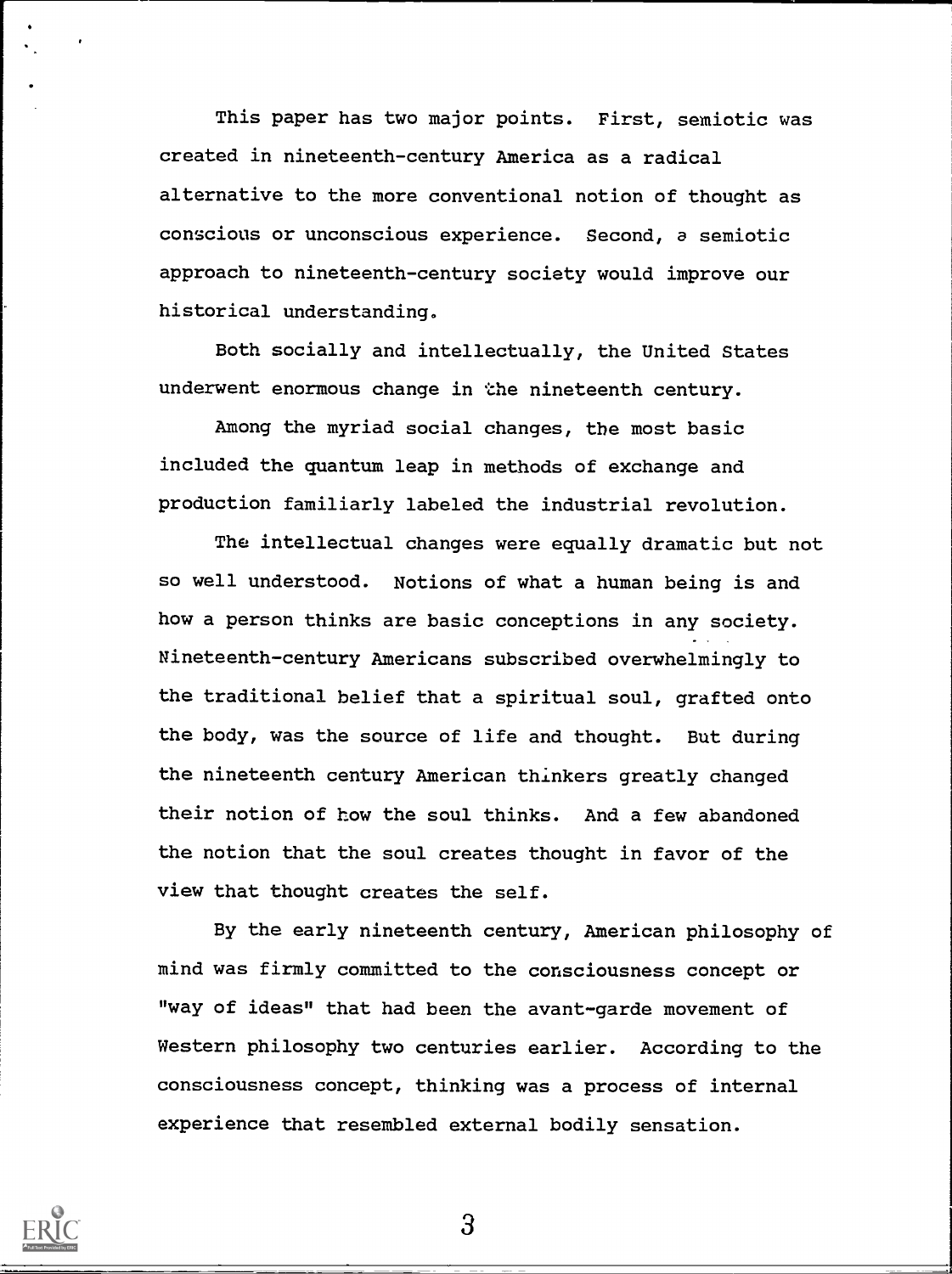External experience caused the body to deliver sensations to the brain which were represented, in the form of ideas, within the mind or soul. The body sensed objects; the mind perceived ideas. John Locke, the most influential English advocate of this psychology, made clear his conception of thought as internal experience when he wrote that it was only because he had reserved the term "sensation" for external experience that he called the mind's perception of its own cperations "Reflection" which "though it be not Sense...yet it is very like it, and might properly enough be called internal Sense."<sup>1</sup>

This notion of thought as internal experience eventually created tremendous confidence in human selfknowledge. The tendency is evident in Locke himself who ridiculed Descartes' belief that the soul always thinks with the objection that since the mind is not always conscious, it could not always think unless it sometimes thought unconsciously. And unconscious thought was a notion as unreasonable, Locke believed, as saying "That a man is always hungry, but that he does not always feel it."2 Just as hunger consisted of the knowledge that one was hungry, thinking consisted of the knowledge that one was thinking and, by extension, what one was thinking.

The belief that human beings possessed complete, experiential knowledge of their own thoughts was a profound departure from the millenia-old faculty psychology, according to which the mind possessed many different

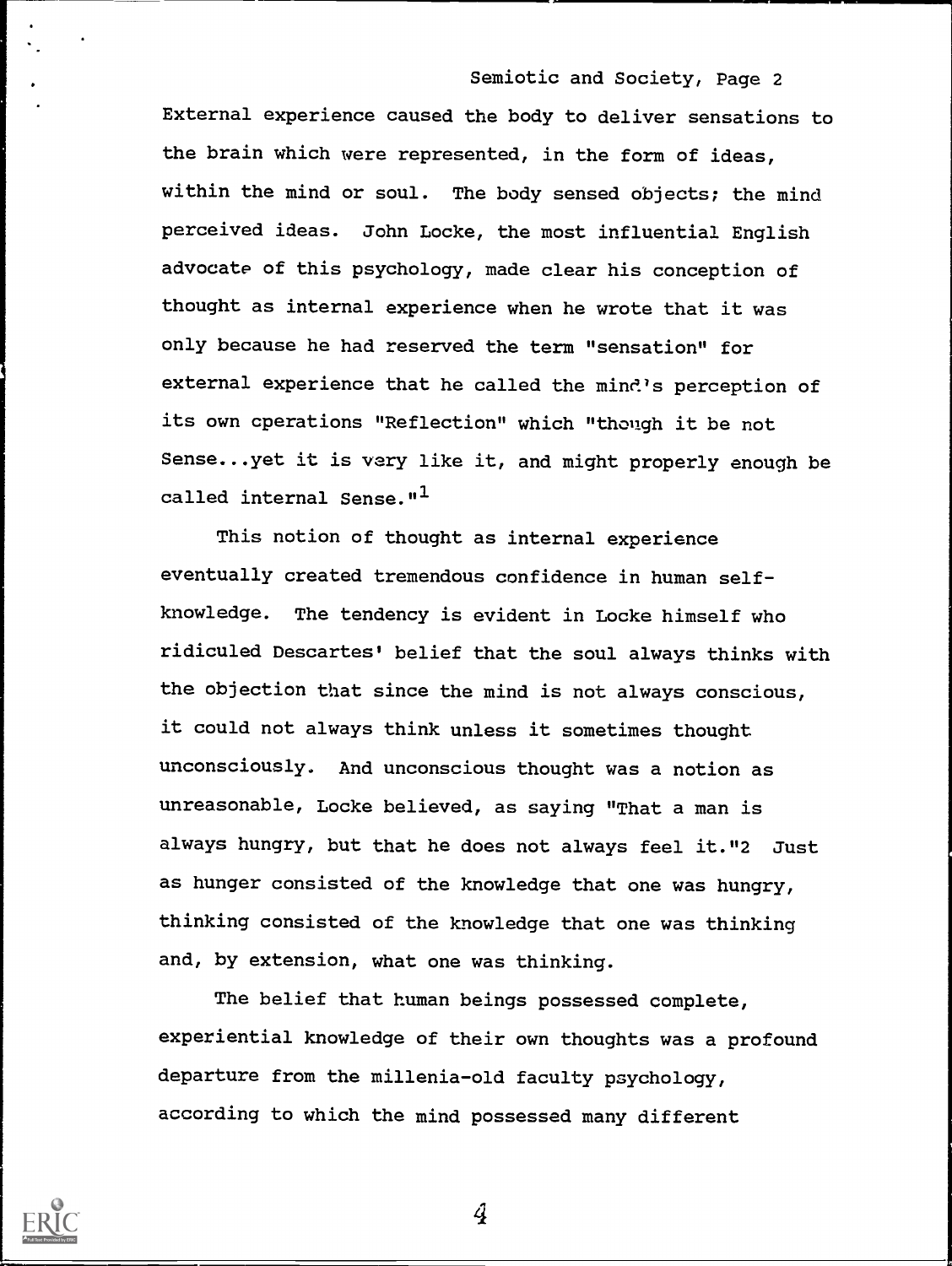abilities, including understanding and willing. The belief that understanding and willing were two qualitatively different ways of thinking had been used to explain conflict within the self, especially conscience of sin: "I see and approve the better course; I follow the worse."<sup>3</sup> According to this traditional psychology human beings did not possess complete self-knowledge, for there were aspects of thought, especially its moral quality, that were not self-evident to "understanding" and therefore required not merely observation but arduous interpretation for a human being to achieve what self-knowledge was possible. This skeptical view of humanity's potential for self-knowledge was challenged by the consciousness concept with its confident assertion that the mind directly experienced its ideas.

The consciousness concept's description of thinking as immediate experience within the mind was predominant in the United States by the Jacksonian era when it helped to inspire the individualist ethos, laissez-faire economic theory, and belief in free will that characterized the period. Faith in the immediate availability of selfknowledge supported the northern middle class. emphasis on self-control as well as the cult of the self-made man. The therapeutic use of silence, solitary confinement, and other "moral" therapies in asylums and penitentiaries had a theoretical foundation in the belief that relieving the physically deranged brain of external sensory distractions would permit the mind to engage in "self-improvement."<sup>4</sup>

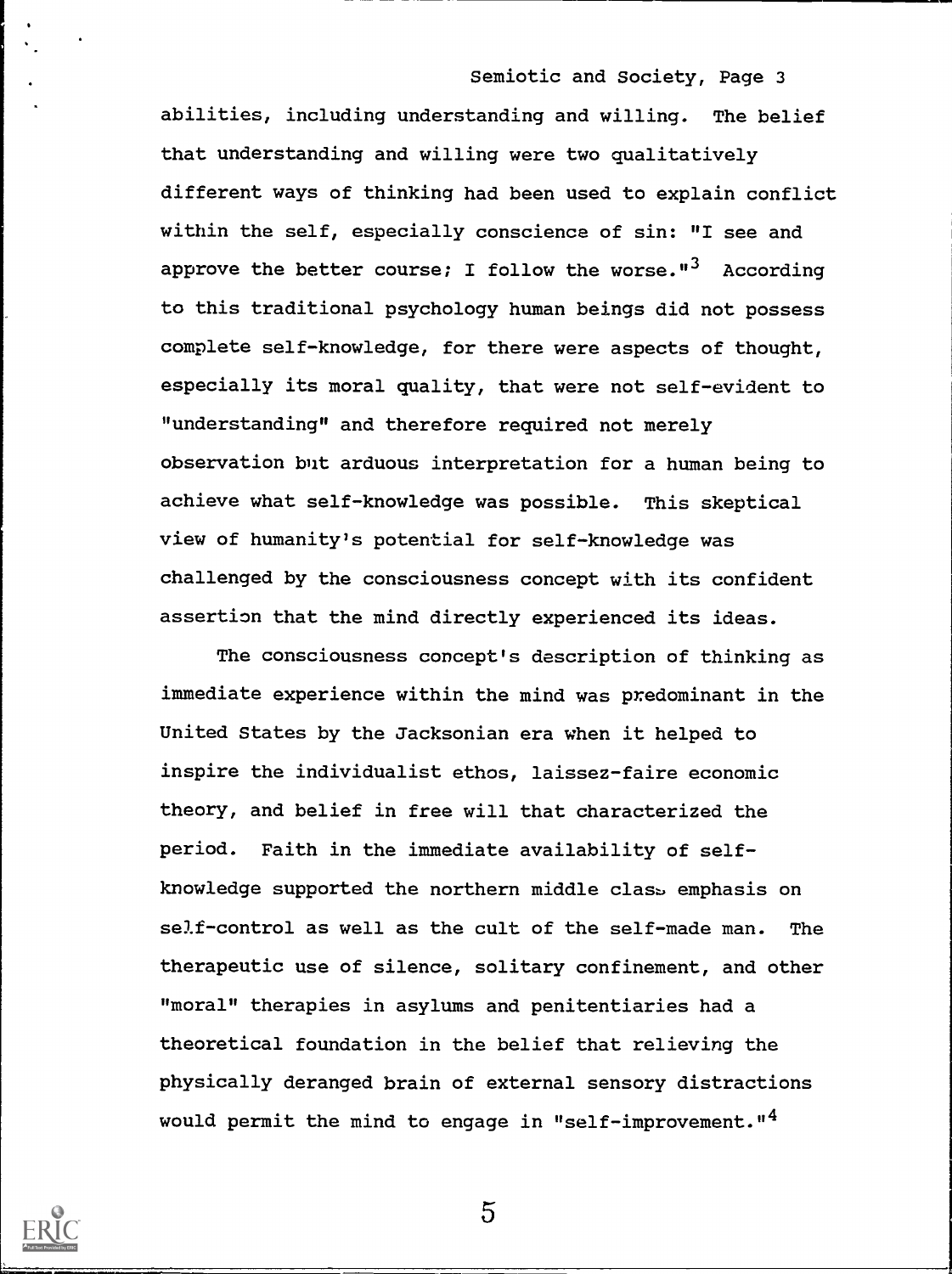Shaming and humiliation of children were replaced by gentler moral instruction at least partly because of new confidence in the child's capacity for introspection, self-analysis and voluntary improvement.<sup>5</sup> So, too, did the increasing recognition that slavery was an abhorrent moral evil depend partly on the widely accepted nineteenth-century belief that the old doctrine of divine determinism had been disproved by the "evidence...of our consciousness" for free will.<sup>6</sup> That is, since people felt free in their actions, they were free, for the consciousness concept assured them of the accuracy of their self-perception. By what right, then, did one human being deprive another of the free will that even God did not enslave?<sup>7</sup> Many other humanitarian reforms, including feminism, were similarly reliant on the consciousness concept. Confidence that human beings undeniably and directly observed free will at work within themselves led to profound changes in mainstream religiosity, including especially the encouragement of selfinterested effort in conversion by aggressive revivalists such as Lyman Beecher and Charles G. Finney.<sup>8</sup> Protestant fundamentalism became less than formerly a religion of pious doubt and uncertain self-interpretation; the new fashion was blazing moments of "religious experience."

Despite the enormous confidence in self-perception in the early nineteenth century, some Americans eventually found reason to doubt the "evidence of consciousness." Some clergy were distressed that the consciousness concept so

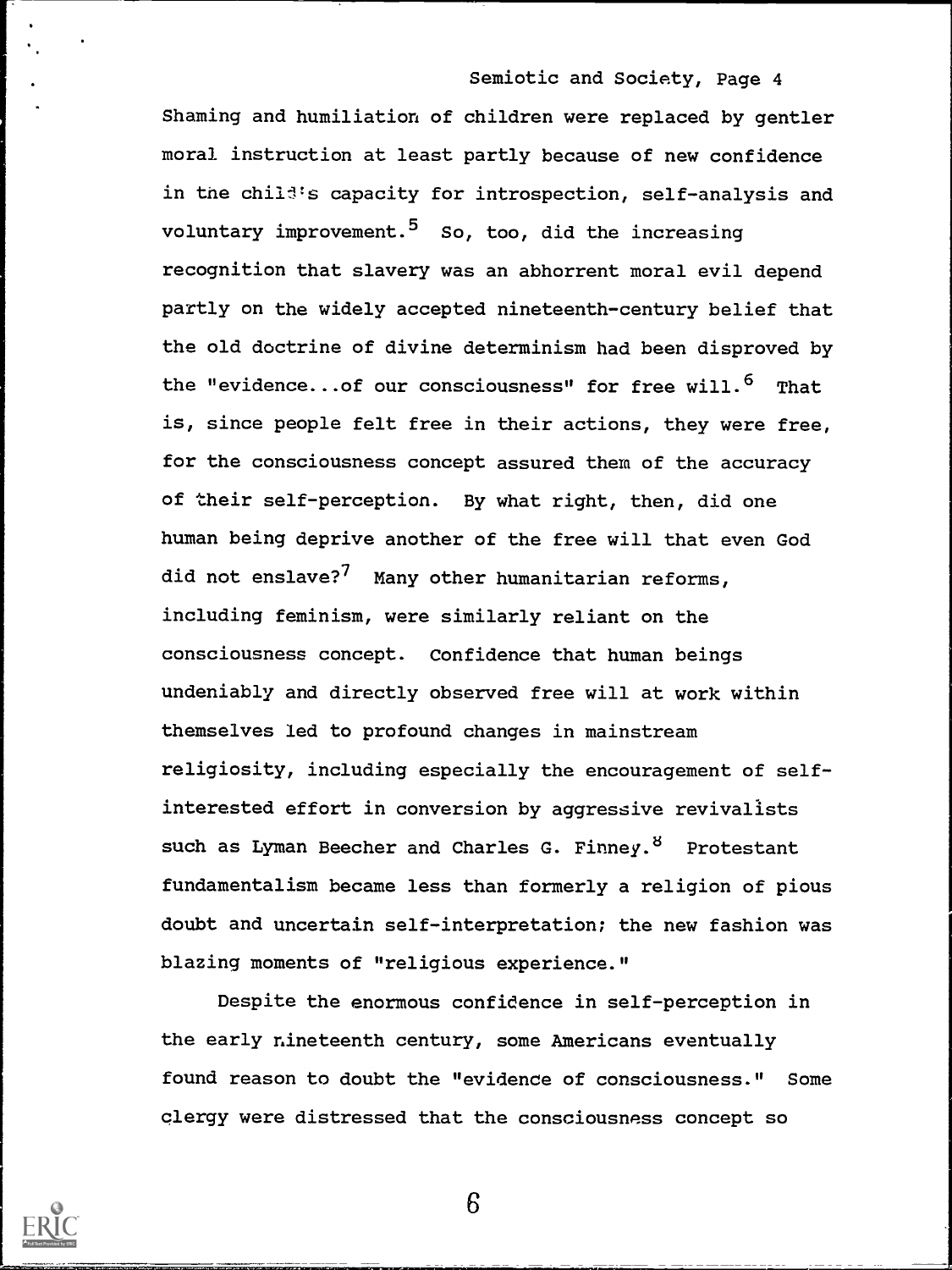emboldened faith in human moral ability that it threatened the older theological doctrines of human depravity and divine sovereignty.<sup>9</sup> Pioneer forensic psychiatrists in the mid nineteenth century were becoming convinced of the existence of emotional disorders and impulsive criminality that contradicted the emphasis on self-control in the consciousness concept. <sup>10</sup> Other physicians became doubtful of free will and self-control on the basis of clinical encounters with aboulia, amnesia, split personality and other mental disorders.  $11$  Some Darwinists, genetic psychologists, and espousers of scientific determinism questioned free will. $^{12}$  Advocates of animal magnetism, phrenologists, mind curists, and respectable neurologists all cast doubts on the optimistic sunbeams of the mainstream clerics, philosophers, and physicians who espoused self $control.^{13}$  For all those reasons, by the end of the nineteenth century, the consciousness concept had lest its stranglehold on American philosophy of mind, and a significant part of the intellectual establishment had become committed to the notion that there was such a thing as unconscious thought.

Twentieth-century cultural and intellectual historians have considered the concept of unconscious thought as one of the fundamentally radical and innovative concepts that created and characterizes the "modern" era. But I argue in a forthcoming book that the division of thought into conscious and unconscious was a conservative compromise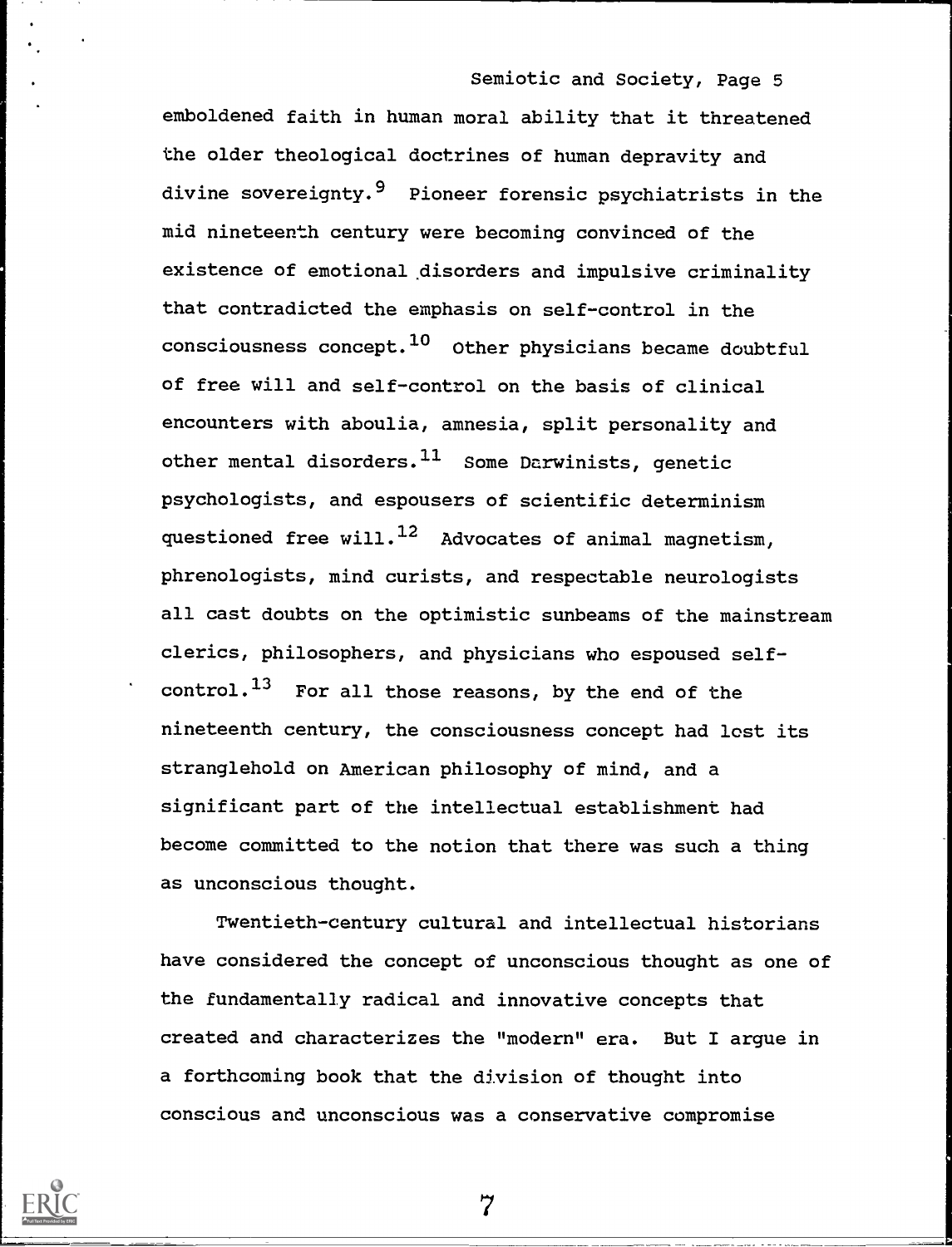aimed at preserving the view that thought was experience and also the Victorian ideal of conscious self-control. The compromise worked. Progressive liberals in the early twentieth century were drawn to Freudianism by what they saw as its emphasis, not on the unconscious, but on consciousness. Walter Lippmann defined mastery as "the substitution of conscious intention for unconscious striving. $14$ 

The conservative strategy of dividing thought into conscious or unconscious experience helped to fend off a far greater threat to traditional conceptions of the self, the notion in semiotic that all thought is unconscious, that no thought is conscious in the sense of the seventeenth-century consciousness concept. That is, no thought is immediately experienced within the self. All thought is in external signs. The mind has no experiential knowledge of thoughts but learns their meaning by interpreting signs. Indeed, the concept of the self is, itself, just such an interpretation so that semiotic points to the conclusion that the self or soul does not create thought; thought creates the self.

This semiotic notion of the self as the creation rather than the creator of thought was one of the most radical intellectual developments in nineteenth century American history. Its seeds lay in the enormous confidence placed in reason by eighteenth and early nineteenth-century theological liberals, whose positive faith in human thought was inspired at least partly by Locke and other advocates of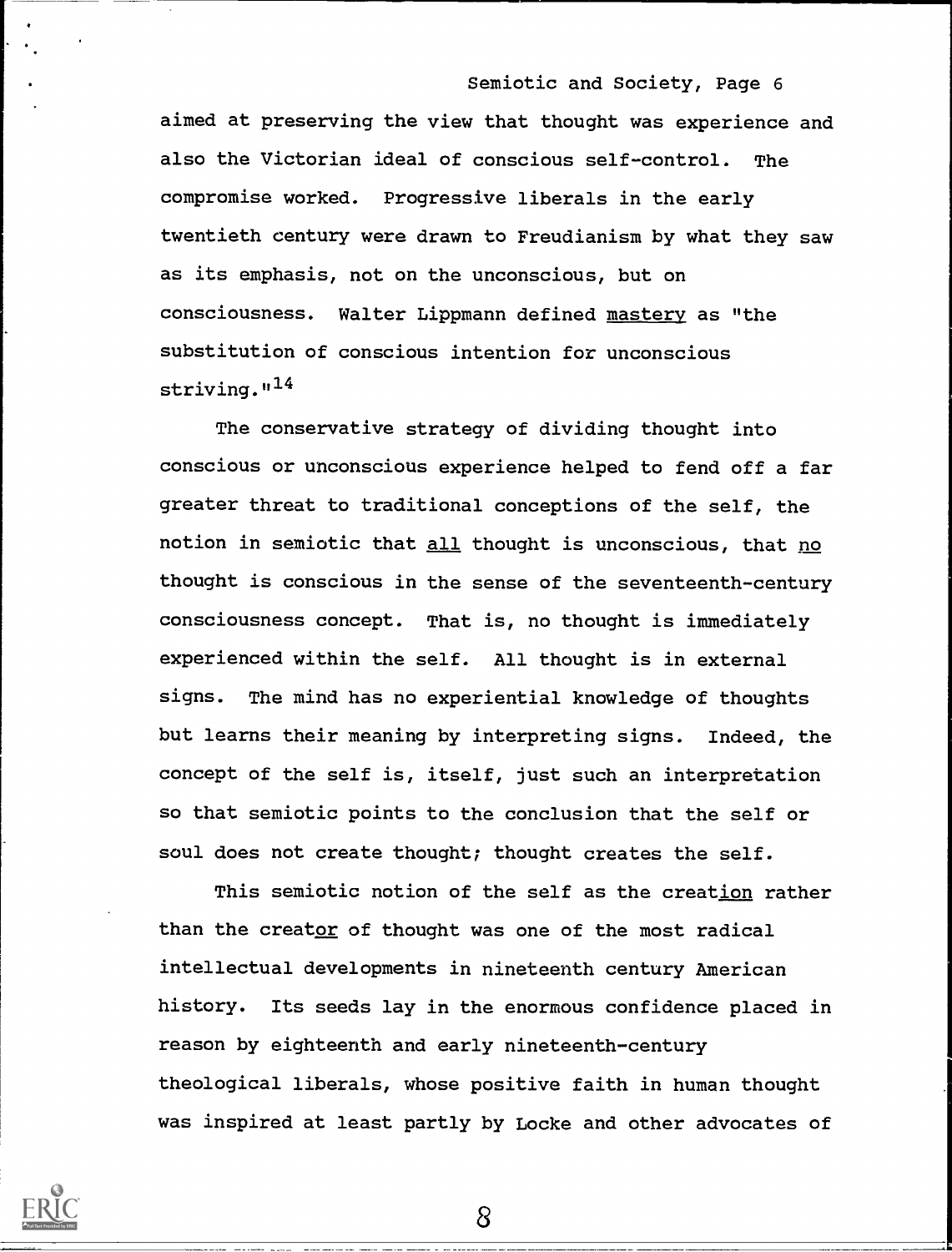the consciousness concept. Emerson and Thoreau surpassed the Unitarian admiration for reason and aspired to transcend the human self through thought. William James and John Dewey followed with their pragmatic doubt of the existence of the traditional atomistic individual of Western culture; they considered the self a social construction.<sup>15</sup> The nineteenth-century zenith of this trend was the semiotic realism of Charles Sanders Peirce, who viewed all thought, not as internal experience, but as inferential interpretation of signs. Peirce held that the self itself was a sign, for "When we think, then, we our selves, as we are at that moment, appear as a sign.  $1^{16}$ 

Peirce's homegrown, American semiotic is more useful than the now fashionable, imported deconstructionism of Jacques Derrida. Derrida's deconstructionism is based on the linguistics of Ferdinand de Saussure who is often called the inventor of the science of signs, though Peirce preceded him by thirty years. Derrida has developed Saussure's emphasis on the arbitrariness of verbal symbols into an argument for the arbitrariness of history, in which there is no necessary connection between one thing and the next so that "In a certain sense, 'thought' means nothing."<sup>17</sup> Peirce's semiotic is considerably broader and more conservative because he was a logician. His views were based not only on language but also on the process of thought. While Peirce conceded that many signs are arbitrary he insisted that many others are not. There is a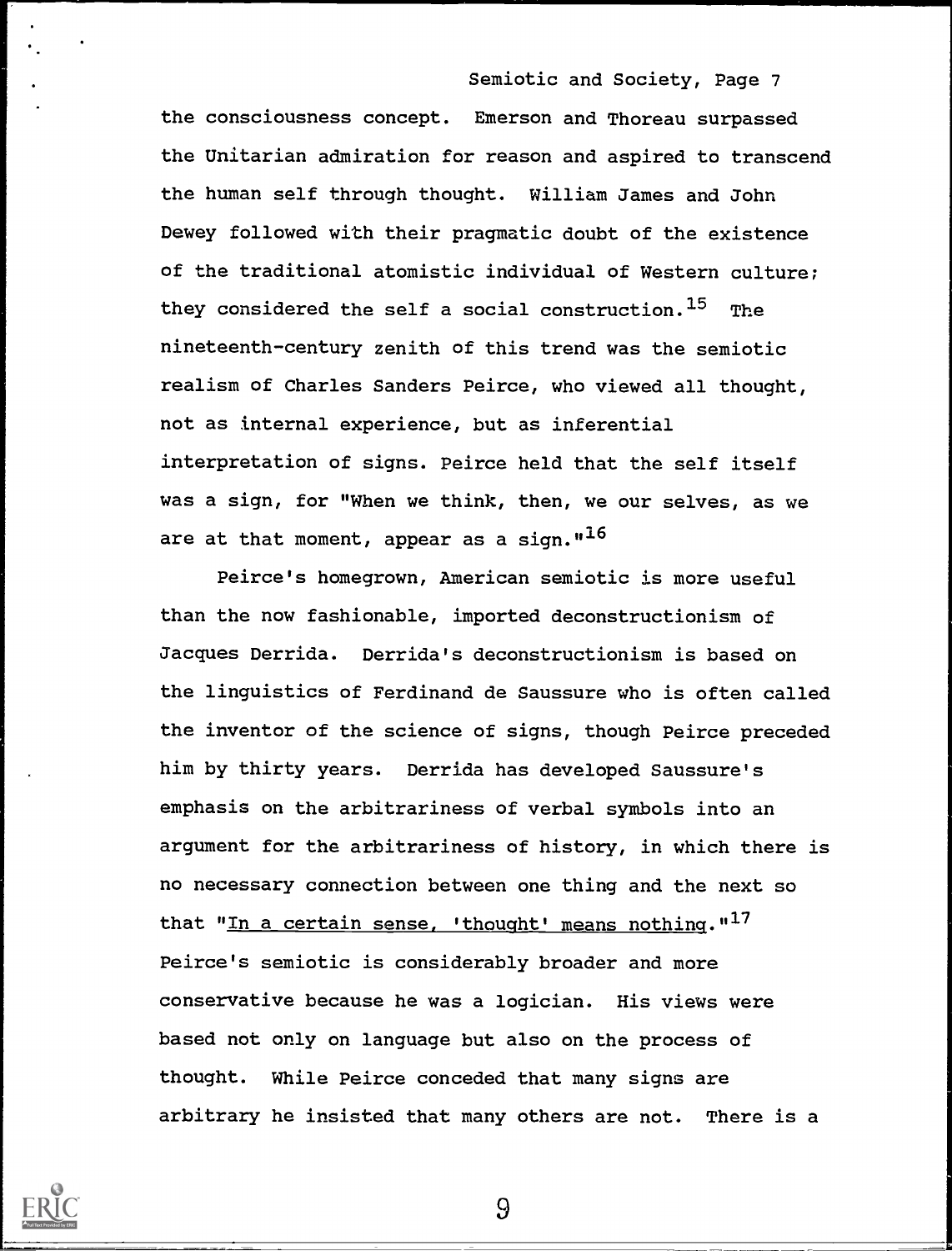real relation between a weathercock and the wind. Also, Peirce, interested in logic as well as language, did not stop where Saussure did at the relationship between the object and its sign but added a third element to the signifying process, the "interpretant" or thought to which the sign gives rise.<sup>18</sup> Many signs have an arbitrary relation to their objects but are not arbitrarily interpreted. A stop sign's octagonal shape may be an arbitrary convention, but a driver who arbitrarily interpreted the sign to mean "Floor it!" would put himself at real risk. It is Peirce's demonstration that the relation between many signs are logical and real, not arbitrary, that makes his semiotic far more constructive and useful than Derrida's to the historian interested in following the logic of change over time.

## \* \* \* \* \* \* \* \* \* \*

In the balance of this paper I will discuss a few relatively recent works of social and cultural history in order to suggest how, as it seems to me, our understanding of the past might be improved by a semiotic approach. These are worthy studies that have richly added to our understanding of the nineteenth century. Nevertheless, the work of social and cultural historians in our time has suffered by its confinement within the conservative, late nineteenth-century model of mind as divided between conscious and unconscious experience. We would do well to replace this conservative model with a semiotic point of

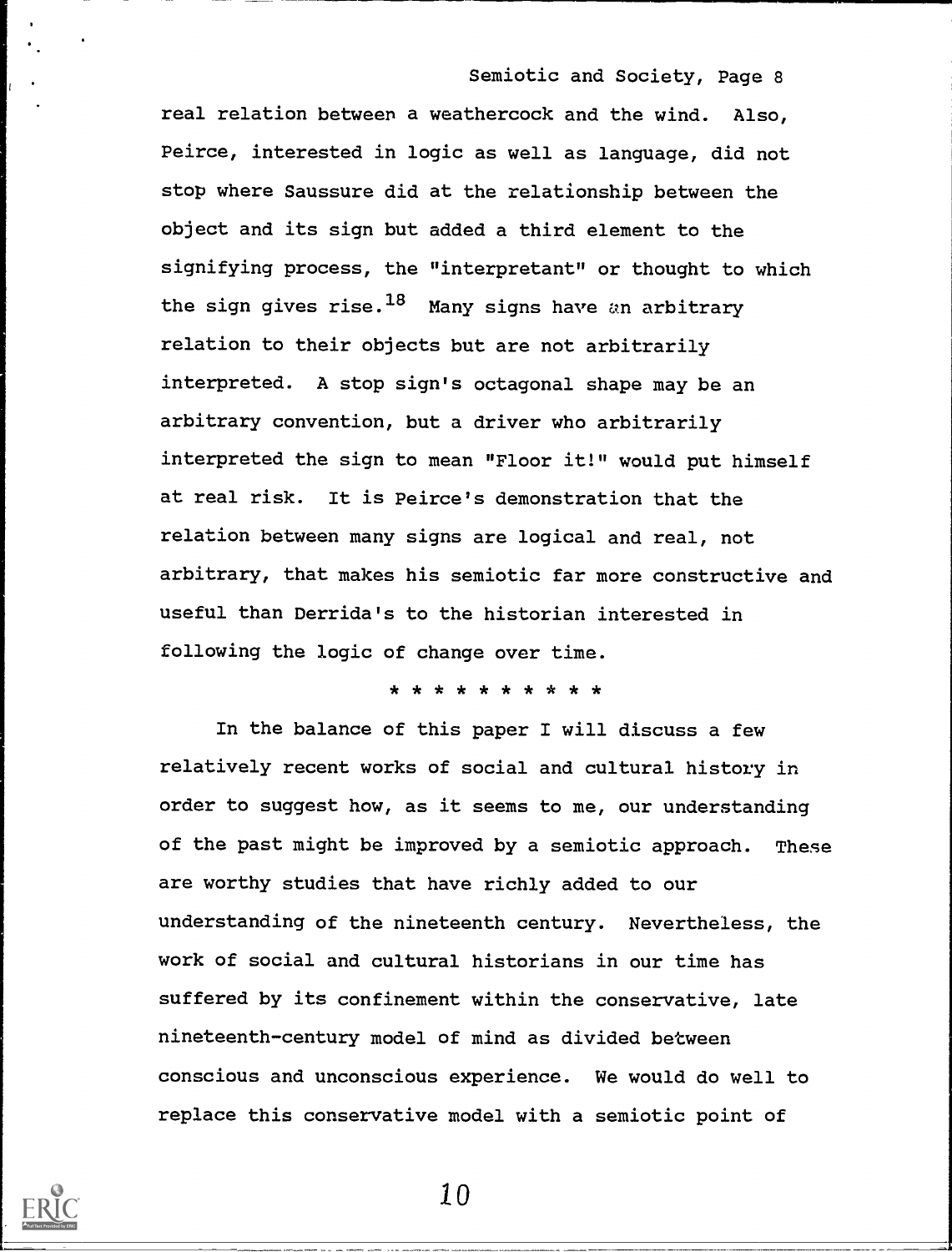Semiotic and Society, Page 9 view in which thoughts are not presumed to be immediately experienced but are known by interpretation of signs.

The mainstream model of thought as immediate experience within a self is one basis of social historians' preference for local studies. A leading proponent of this approach, albeit for the colonial era, has explained that if communities are composed of atomistic selves, each capable of its own "local experience," then "the 'little community' appears as the single most apposite unit of study. Within narrow and wholly familiar bounds...did the vast majority of colonial Americans encounter the forces which shaped their lives."<sup>19</sup> Two implicit assumptions in that passage are worth remarking. First, the object of historical study is assumed to be the "experience" of past people more than the origin and development of historical "forces." The second, related assumption is that people are more or less passive in history. Within the local community people "experience" or "encounter" rather than create the "forces that shape their lives." This notion of human passivity in the face of "experience" is not peculiar to social historians but is an often noted feature of the model of thought as experience.

The model of thought as experience within a self also underlies the culture-society dichotomy that informs much of the social history written in the last twenty years. The late Herbert Gutman, trying to avoid "crude behavioral social history," guided younger scholars to the anthropological concept of culture as "a kind of resource"

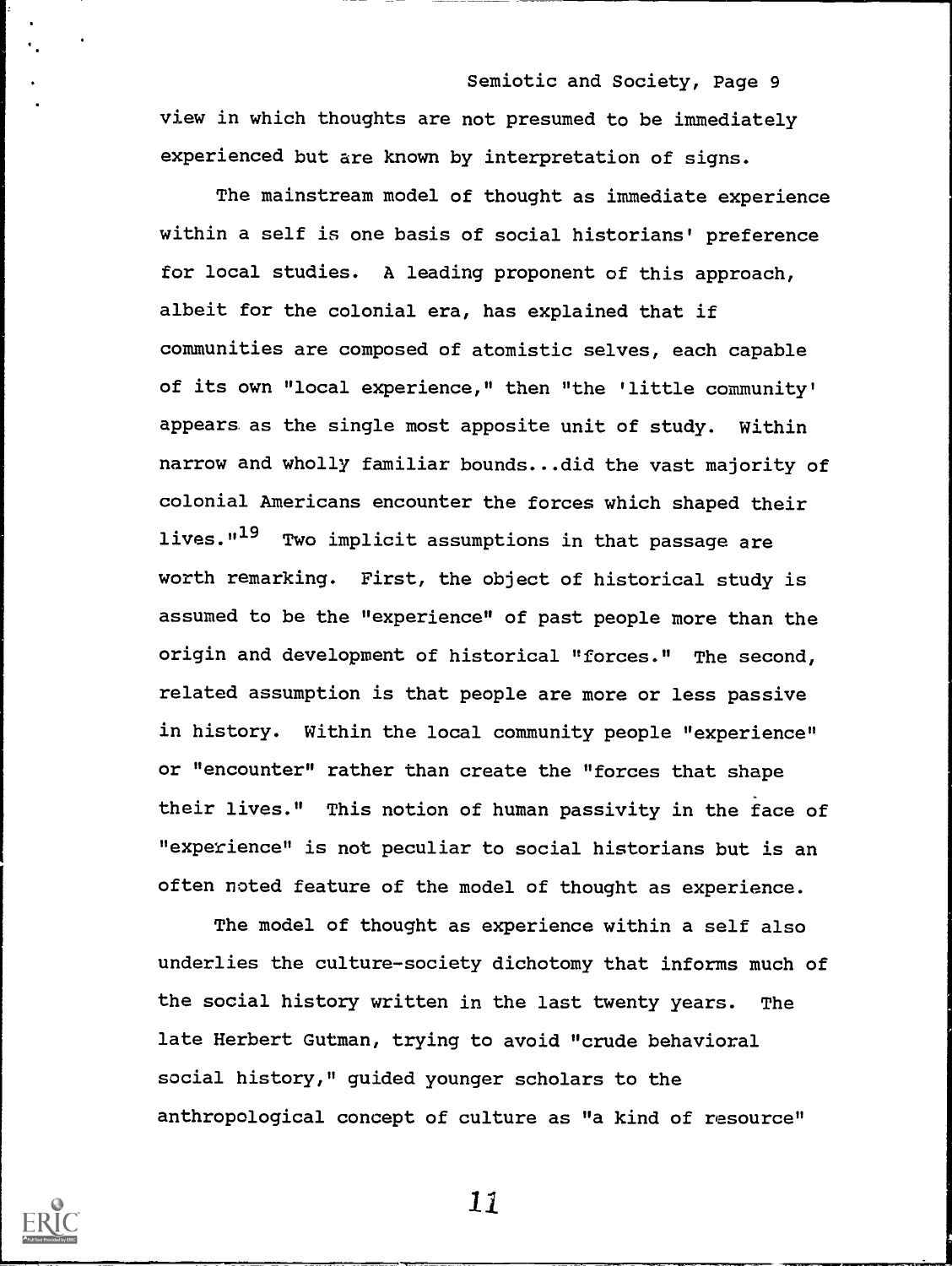that is used in the social "arena." Gutman wanted to show that working people had not been intellectually disempowered by the industrial revolution. They had an intellectual arsenal, even in their traditional cultural values, that allowed them to shape as well as be shaped by the industrial revolution. He quoted the sociologist Zygmunt Bauman to the effect that culture and society must be analyzed discretely, for "Human behavior...is invariably the resultant of two factors: the cognitive systems...on the one hand, and the system of real contingencies as defined by the social structure on the other.<sup>1120</sup> At bottom, however, this approach differed little from the traditional epistemology of the consciousness concept in which thought was passive experience or at best a response to the external environment. There was little doubt as to which would prevail when culture or the "cognitive system" clashed with the "real contingencies as defined by the social structure."

Gutman's culture-society dichotomy, combined with the "little community" approach pioneered by colonial historians, informed many of the 1980's books about industrializing communities, including Paul Faler's model study of the Lynn shoemakers.  $21$  Faler aimed at showing how "journeymen cordwainers applied to their present condition ideas, values, standards, and expectations inherited from the past" and thus produced a class conscious ideology "for conceiving an alternative social system.  $12^2$  Thus, where the commercial towns of eastern Massachusetts rejected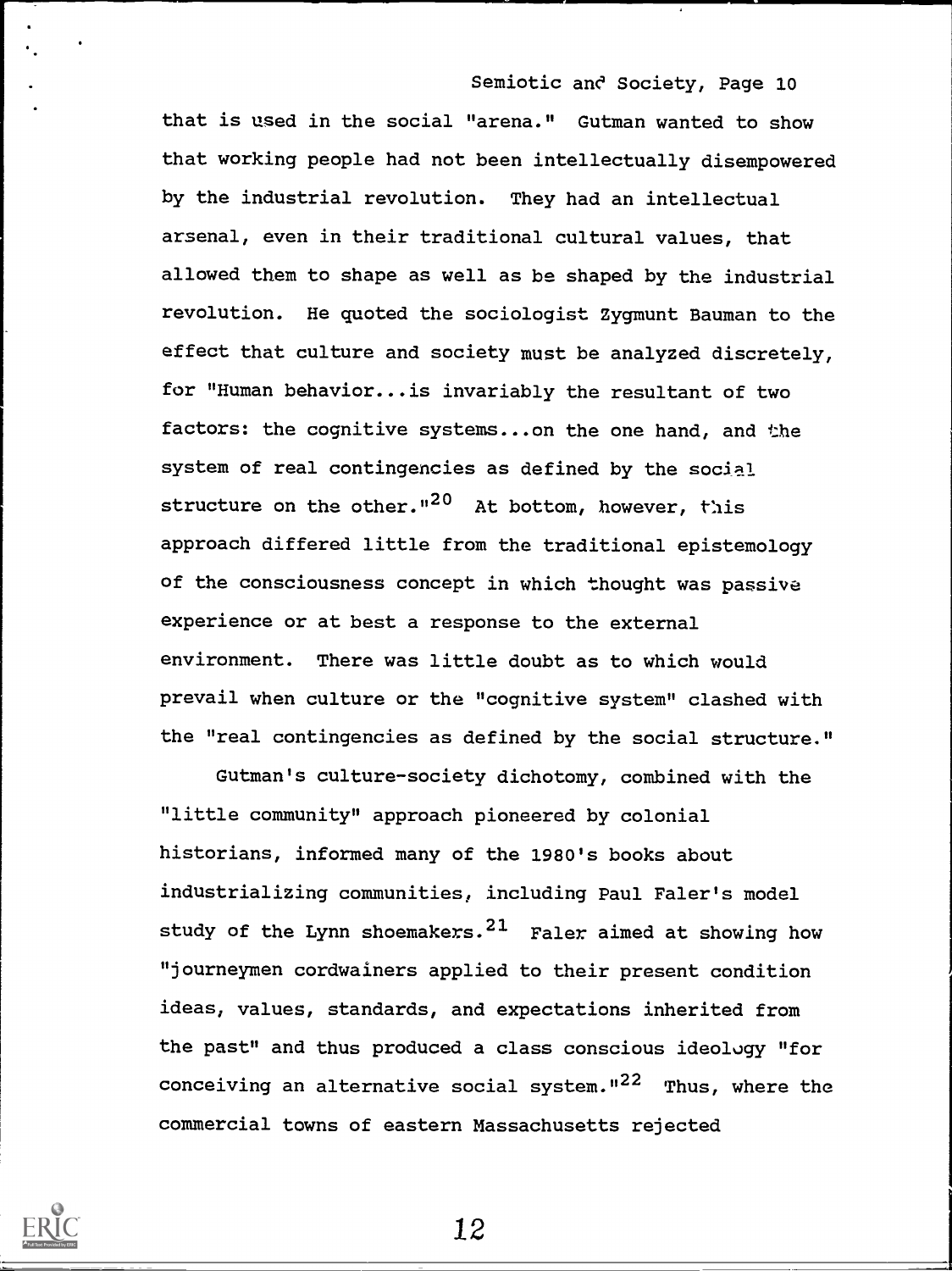Methodism, industrial Lynn self-consciously embraced it as a way of rejecting the Congregationalist emphases on election and predestination "which paralleled in a manner discernible to the mechanics a class structure that was becoming increasingly intolerable."<sup>23</sup> But Faler recognized that Methodism was also related to the workers' embrace of bourgeois values. The Methodist emphasis on free will translated easily into the ideals of self-control, hard work, frugality, and temperance that were supportive of industrialization and modernization. Faler therefore saw the new religiosity as not only a class conscious rejection of Congregationalism but also as a result of "the quickening of economic activity.  $124$  The shoemakers thus seem to have been moved partly by something beyond their ken, for they often participated enthusiastically in the religious and cultural changes subordinating the:  $\cdot$  class: "it would be erroneous to view industrial morality solely as a bourgeois or middle class way of life that was imposed on the rest of society....there seems to be a logic in the early stages of industrialization that compels compliance."<sup>25</sup> One thus sees how the model of thought as conscious-versus-unconscious experience has become, even when there is no explicit employment of Freudian methodology, an explanatory device much relied on by historians.

Other social historians, guided by the model of thought as conscious or unconscious experience, have also tended to discount nineteenth-century workers' religion, viewing it as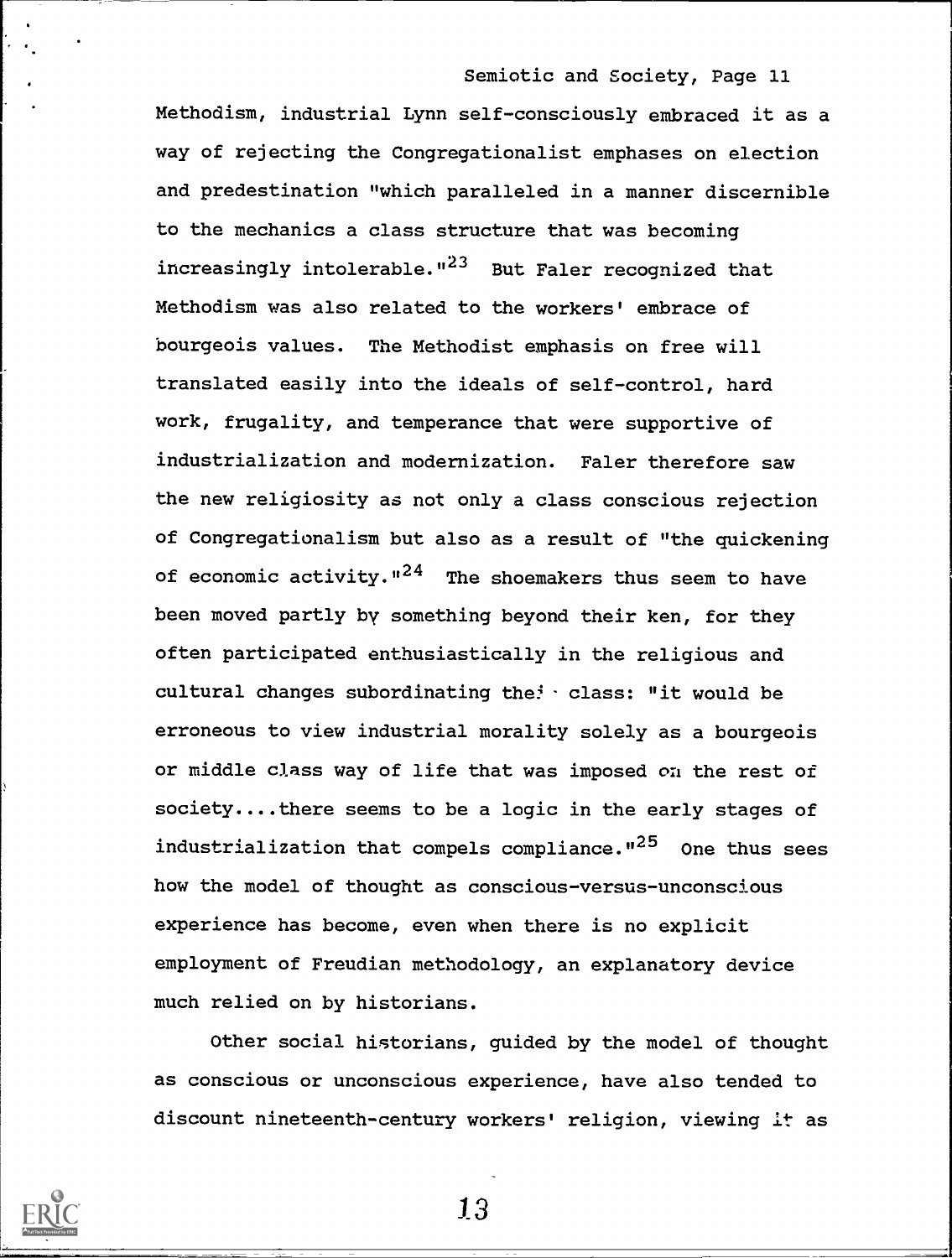a conscious rationalization of deeper, unconscious forces. The early nineteenth-century revivals in Rochester, New York, according to Paul Johnson, legitimized "a particular historical form of domination....A significant minority of workingmen participated willingly in that process. And that, of course, is the most total and effective social control of all."<sup>26</sup> Mary Ryan's study of Utica disputes Johnson's conclusion by subordinating social class to family structure as the locus of the threat posed by industrialism. But she agrees that workers' religiosity is not to be accepted at face value: "The men and women of Oneida County...did not express their family concerns in economistic terms, however, but rather in the language and central ideological structure of their time, that is, in an essentially religious mode of thought." $27$  The culturesociety dichotomy, which was employed with the intention of showing that workers' ideas had counted for something was used to discount workers' culture. This may be partly due to these authors' skepticism that religion and even thought are historically potent forces. But the discounting of the workers' own interpretation of their actions is licensed by the culture-society formula that begins by ascribing what is "real" to society.

Not only social but also cultural and intellectual historians have found it difficult to respectfully consider past people's culture as an actual historical force. For cultural historians are wedded as firmly as social

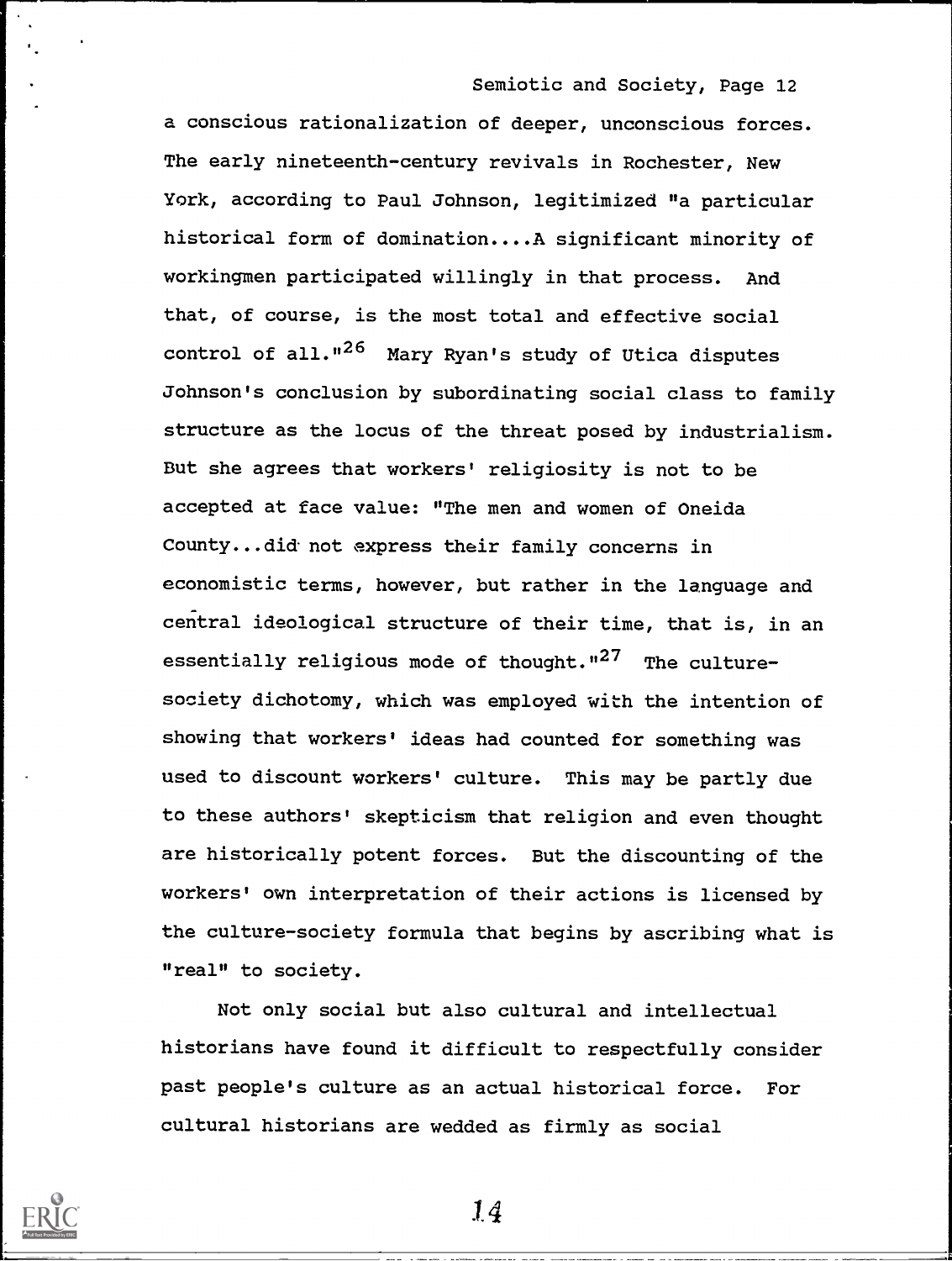historians to the notion of the atomistic self whose real experience is social, not cultural. The fundamental problem of nineteenth-century culture, it is often said, was the loss "of autonomy in the emerging industrial society.  $n^{28}$ The profoundest criticism of mass culture offered by cultural historians is that it "became an extension of work" in industrial society: "a mechanized, standardized character pervaded both experiences."29 [emphasis added] That is, mass culture did not have the fundamental spiritual qualities pertinent to culture -- a critical, thoughtful, soulful antithesis of material, mechanical, or social "reality." Thus cultural historians have been wed to a fundamental value of the genteel tradition they intend to criticize -- the atomistic, spiritual self.

How would a semiotic approach improve things? First, by recognizing that all thought is in signs, we could give up the mistaken notion that the distinction between conscious and unconscious thought is a distinction between known and unknown experience. By recognizing that no thought is "conscious" in the seventeenth century meaning of the word, by recognizing that thought is interpretation rather than experience, we would place ourselves on the same level as past people. We would become, like them, interpreters, trying to understand their thoughts. This does not mean that we could not disagree with them; their interpretations would be as susceptible to error as ours since they, no more than we, had immediate, conscious

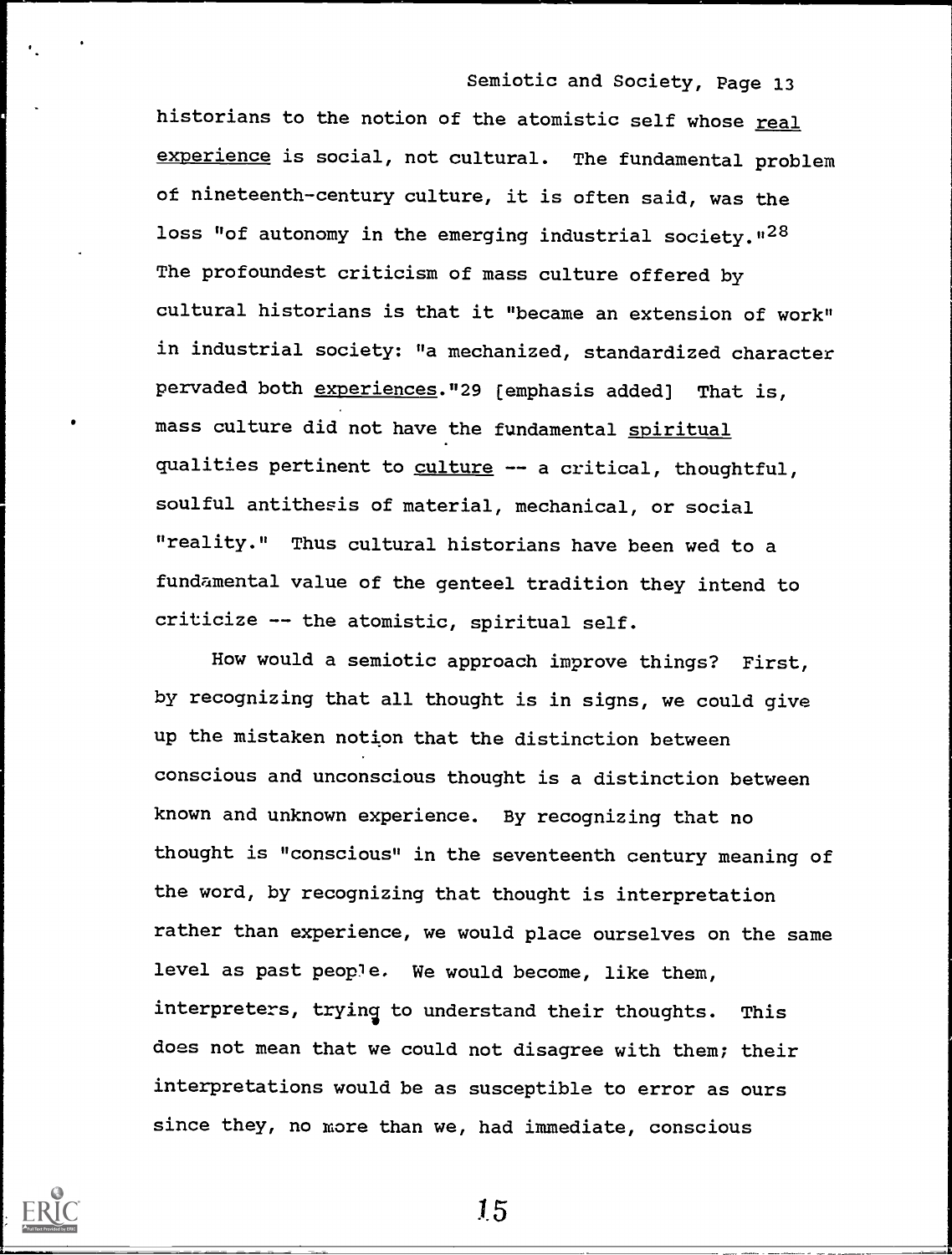Semiotic and Society, Page 14 experience of their thoughts. But a semiotic approach would mean that it would be impossible to discount their interpretations as irrelevant to their "behavior," for in the absence of passive experience, thinking or interpretation of signs can be nothing but behavior. How past people interpreted their thoughts was what they did, a historical fact as "real" as their workplace.

Second, by getting rid of the notion of the self as a privileged sanctum of experience, we might overcome the logic that has led us to believe that the key to history is in local studies of communities populated by experiencing selves. As presently conducted, community studies are based on premises that limit their usefulness for understanding an industrializing society. The approach is based on anthropologists' view that little communities offer the best vantage point for holistic study of humanity, a view that in turn is based partly on the notion of the atomistic self whose life experience is formed by the village.  $30$ Regardless of whether or not this approach is appropriate for the colonial era when most white Americans did live in towns and villages, it is not suitable for study of an industrializing society, many of whose basic organizations far transcended local communities and depended for their very existence on huge markets.  $31$  I question, in short, the experiential premises that have supported the view that nineteenth-century society is approached more basically by study of local communities than of trans-local organizations



1.6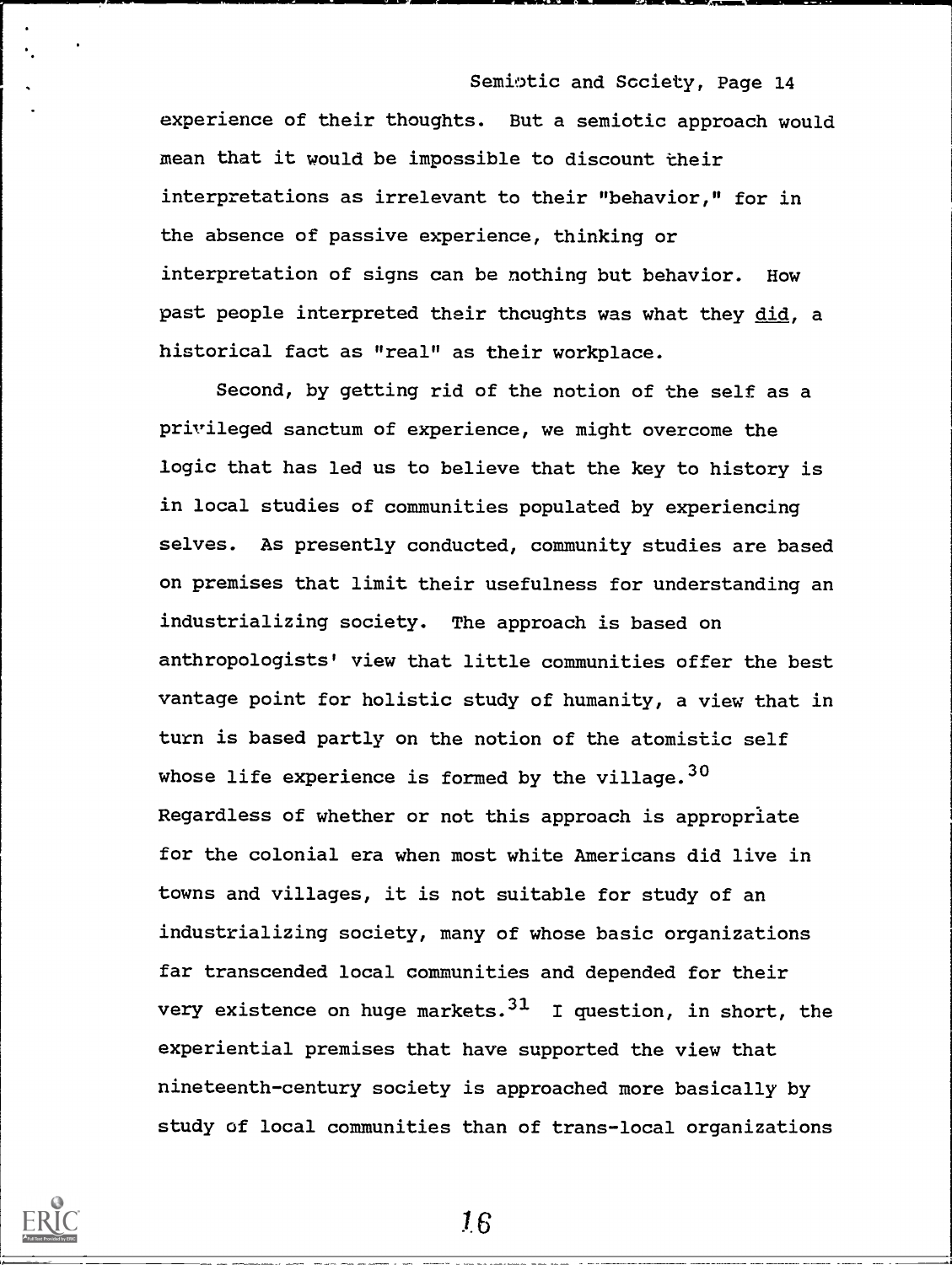and "forces" such as corporations, labor unions, political parties, government, "industrialism," and "modernism." These large institutions and "forces" are truly beyond the experiential range of any atomistic self. But by abandoning the notion of thought as experience, we may view trans-local entities as thoughts or interpretations, as human creations. It is not necessary to view people as mere subjects of "experience" in order to keep history decently centered on humanity.

The lamentable dearth of synthesis in recent historical studies is sometimes ascribed to the difficulty of relating the wealth of discrete information revealed by studies of communities, gender, and ethnic groups. <sup>32</sup> But perhaps the problem is not too much information but only the impossibility of relating the information so long as history is conceived of as a local phenomenon experienced in the self. For the corollary is that human beings do not create history but only use culture to "resist" the "experience" thrust upon them by trans-local forces such as industrialism. 33 By considering history not as resistance to experience but as interpretation of signs we may recognize that history itself is a synthetic process and that in that process some interpreters are more creative or powerful than others. Distinguishing between the powerful and the powerless is the necessary first step to recognition that there has also been oppression and injustice.

1.7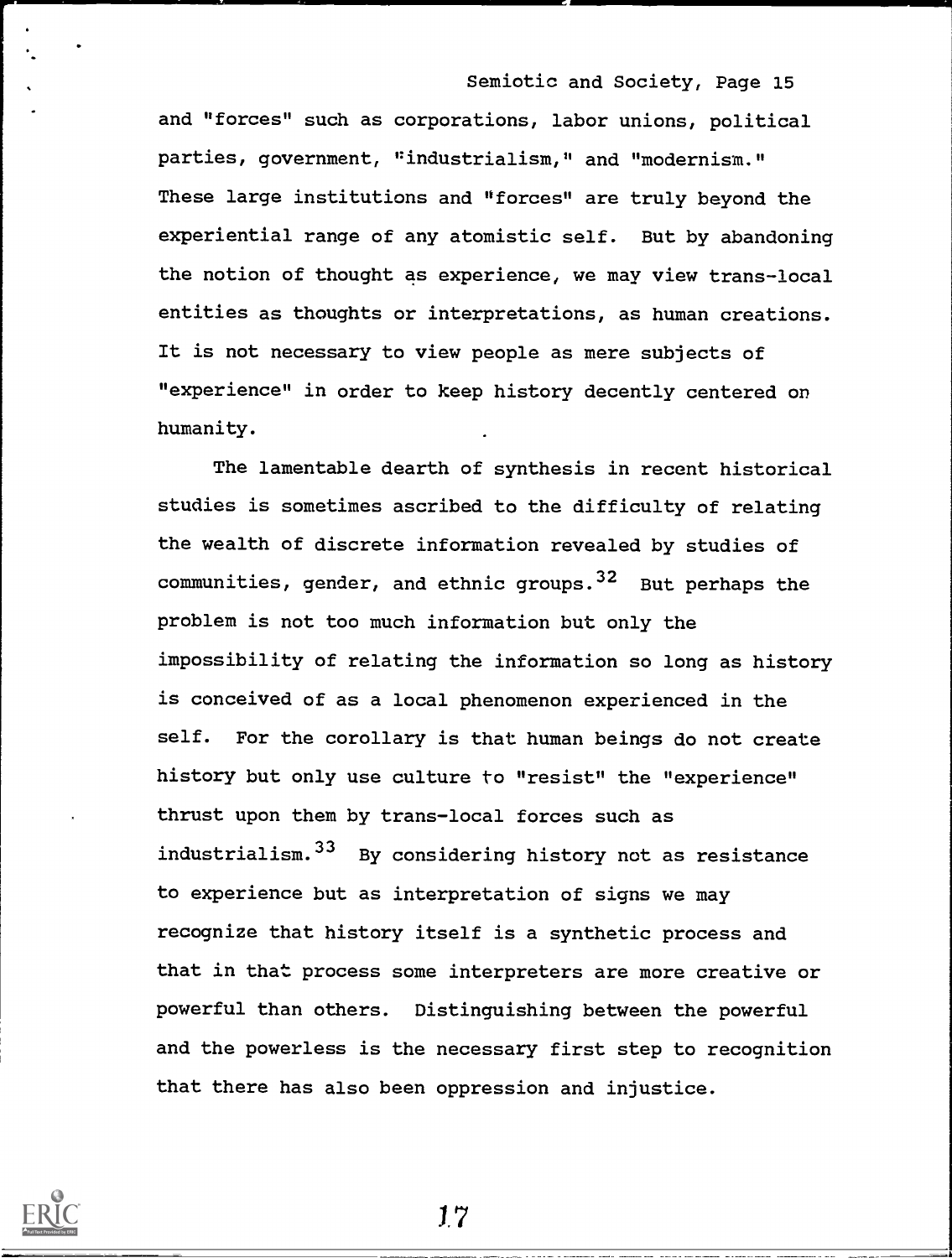<sup>1</sup>Locke, <u>An Essay Concerning Human Understanding</u>, ed. Peter Nidditch (Oxford: Oxford University Press, 1975), 105.

<sup>2</sup>Locke, Essay Concerning Human Understanding, 115.

<sup>3</sup>Ovid, Metamorphoses, VII.20; cf. St. Paul, Romans 7:14-28.

4Norman Dain, Concepts of Insanity in the United States, 1789-1865 (New Brunswick: Rutgers University Press, 1964), 59-60; Dorothea Dix, Remarks on Prisons and Prison Discipline in the United States (Boston, 1845), 60.

<sup>5</sup>Horace Bushnell, <u>Christian Nurture</u> (Hartford, 1847), 16.

<sup>6</sup>Thomas Upham, <u>Elements of Mental Philosophy</u> (Boston, 1831), I, 43.

<sup>7</sup>Theodore Dwight Weld to William Lloyd Garrison, Jan. 2, 1833, Letters of Theodore Dwight Weld, Angelina Grimke Weld, and Sarah Grimke, ed. Gilbert H. Barnes and Dwight L. Dumond (New York: D. Appleton-Century, 1934), 98.

<sup>8</sup> Beecher, Autobiography (New York, 1865), II, 86; Finney, Memoirs (New York, 1876), 16.

<sup>9</sup>Edwards A. Park, Memoir of Nathanael Emmons (Boston, 1860), 365; Emmons, Works, Jacob Ide (Boston, 1860), II, 411-415.

10 Isaac Ray, A Treatise on the Medical Jurisprudence of Insanity (Boston, 1838), passim; Janet Ann Tighe, "A Question of Responsibility: The Development of American Forensic Psychiatry, 1838-1930" (Ph. D. Dissertation, University of Pennsylvania, 1983), chapter 2.

11Michael G. Kenny, The Passion of Ansel Bourne: Multiple Personality in American Culture (Washington, D.C.: Smithsonian Institution Press, 1986), chaps. 3 and 4.

12<sub>G</sub>. Stanley Hall, Adolescence (New York: D. Appleton, 1904), II, 309; Oliver Wendell Holmes, The Autocrat of the Breakfast Table (Boston, 1858), 86.

<sup>13</sup>Robert Fuller, Mesmerism and the American Cure of Souls (Philadelphia: University of Pennsylvania Press, 1982), p. 115; Gail Thain Parker, Mind Cure in New England: From the Civil War to World War I (Hanover, N.H.: University Press of New England, 1973), pp. 10, 19; Morton Prince, The Nature of Mind and Human Automatism (Philadelphia: Lippincott, 1885), 141, 151, 155.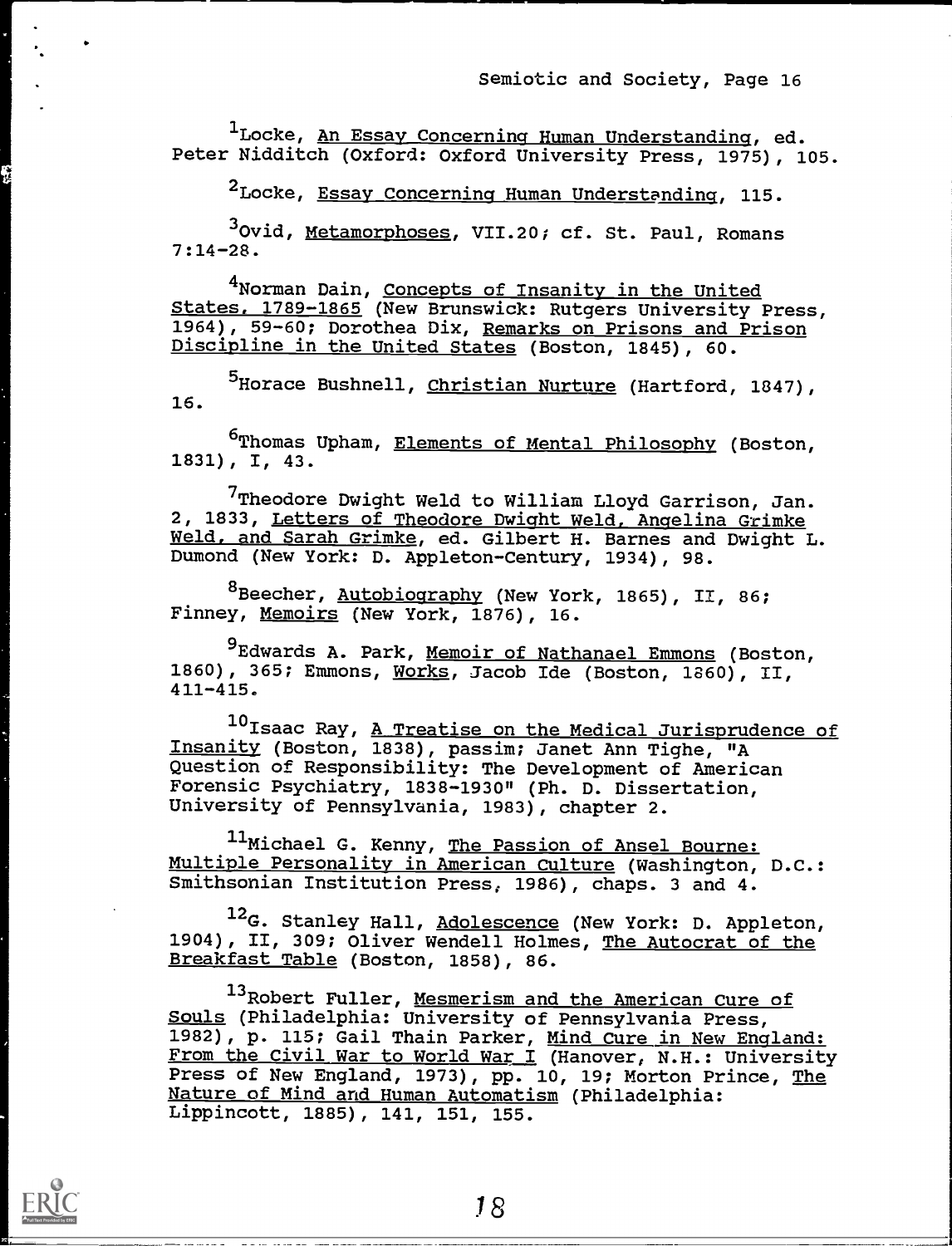14 Lippmann, Drift and Mastery: An Attempt to Diagnose the Current Unrest, ed. William E. Leuchtenburg (Madison: University of Wisconsin Press, 1985; 1914), 148.

15James, "Does Consciousness Exist," Essays in Radical Empiricism (Cambridge: Harvard University Press, 1976), 4-6; Dewey, "The Ego as Cause," Early Works (Carbondale: Southern Illinois University Press, 1969), IV, 94.

16 Peirce, "Some Consequences of Four Incapacities," Collected Papers of Charles Sanders Peirce, ed. Charles Hartshorne and Paul Weiss (Cambridge: Harvard University Press, 1934), V, 169.

17Derrida, Of Grammatology (Baltimore: Johns Hopkins University Press, 1974), 93.

18 Peirce, "The Categories in Detail," Collected Papers of Charles Sanders Peirce, ed. Charles Hartshorne and Paul Weiss (Cambridge: Harvard University Press, 1931), I, 171..

19John Putnam Demos, Entertaining Satan: Witchcraft and the Culture of Early New England (New York: Oxford University Press, 1982), 275.

<sup>20</sup>Herbert G. Gutman, "Work, Culture, and Society in Industrializing America, 1815-1919," American Historical Review (June 1973), 541-542.

21 Paul G. Faler, Mechanics and Manufacturers in the Early Industrial Revolution: Lynn, Massachusetts, 1780-1860 (Albany: State University of New York Press, 1981), xi-xii.

<sup>22</sup>Faler, Mechanics and Manufacturers, xvii; cf. Tamara Hareven, Family Time and Industrial Time: The Relaitonship Between Family and Work in a New England Industrial Community (Cambridge: Cambridge University Press, 1982), 5, 363-365.

23Faler, Mechanics and Manufacturers, 105. No documentation is offered for the assertion that the "established church" in Lynn was so retrograde. But the assertion requires documentation. Many Congregationalist churches in eastern Massachusetts had by this time given up the harsher doctrines of Calvinism.

<sup>24</sup>Faler, Mechanics and Manufacturers, 102.

<sup>25</sup>Faler, Mechanics and Manufacturers, 137.

26 Paul E. Johnson, A Shopkeeper's Millenium: Society and Revivals in Rochester, New York, 1815-1837 (New York: Hill and Wang, 1978), 138.